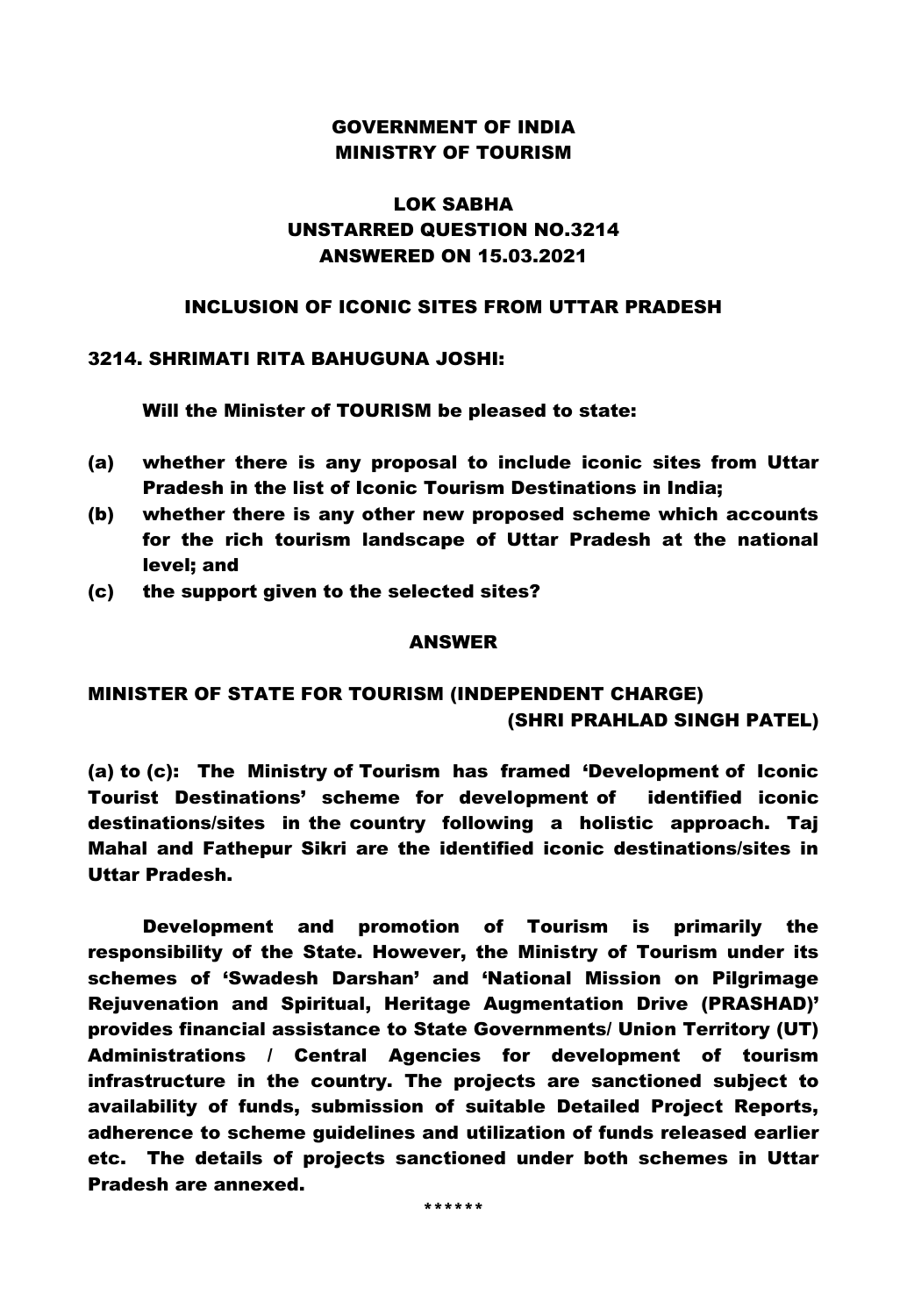STATEMENT IN REPLY TO PARTS (a) TO (c) OF LOK SABHA UNSTARRED QUESTION NO.3214 ANSWERED ON 15.03.2021 INCLUSION OF ICONIC SITES FROM UTTAR PRADESH

# THE DETAILS OF PROJECTS SANCTIONED UNDER THE SCHEMES OF SWADESH DARSHAN AND PRASHAD IN UTTAR PRADESH.

| SI.                           | <b>Circuit</b>   | <b>Sanction</b> | <b>Name of the Project</b>                 | Amt.              |  |  |  |
|-------------------------------|------------------|-----------------|--------------------------------------------|-------------------|--|--|--|
| No.                           |                  | Year            |                                            | <b>Sanctioned</b> |  |  |  |
|                               |                  |                 |                                            | in Rs Crore.      |  |  |  |
| <b>Swadesh Darshan scheme</b> |                  |                 |                                            |                   |  |  |  |
| 1                             | <b>Buddhist</b>  | 2016-17         | Development of Srawasti,                   | 99.97             |  |  |  |
|                               | <b>Circuit</b>   |                 | Kushinagar, & Kapilwastu                   |                   |  |  |  |
| $\mathbf{2}$                  | <b>Ramayana</b>  | 2016-17         | <b>Development</b><br>of                   | 69.45             |  |  |  |
|                               | <b>Circuit</b>   |                 | <b>Chitrakoot</b><br>and                   |                   |  |  |  |
|                               |                  |                 | <b>Shringverpur</b>                        |                   |  |  |  |
| 3                             | <b>Spiritual</b> | 2016-17         | <b>Development</b><br>of                   | 65.61             |  |  |  |
|                               | <b>Circuit</b>   |                 | <b>Shahjahanpur-Basti- Ahar-</b>           |                   |  |  |  |
|                               |                  |                 | Aligharh-Kasgunj-Sarosi-                   |                   |  |  |  |
|                               |                  |                 | <b>Pratapgarh-Unnao-</b>                   |                   |  |  |  |
|                               |                  |                 | Kaushambi-<br>Mirzapur-                    |                   |  |  |  |
|                               |                  |                 | Kairana-<br>Gorakpur-                      |                   |  |  |  |
|                               |                  |                 | DoamrFiyagunj-<br><b>Bagpat-</b>           |                   |  |  |  |
|                               |                  |                 | <b>Barabanki-Azamgarh</b>                  |                   |  |  |  |
| 4                             | <b>Spiritual</b> | 2016-17         | <b>Development</b><br>of<br><b>Bijnor-</b> | 67.51             |  |  |  |
|                               | <b>Circuit</b>   |                 | <b>Meerut- Kanpur-</b><br><b>Dehat-</b>    |                   |  |  |  |
|                               |                  |                 | <b>Banda-</b><br><b>Ghazipur-</b>          |                   |  |  |  |
|                               |                  |                 | Salempur- Ghosi-<br><b>Balia-</b>          |                   |  |  |  |
|                               |                  |                 | Ambedkar Nagar- Aligarh-                   |                   |  |  |  |
|                               |                  |                 | Fatehpur- Deoria- Mahoba-                  |                   |  |  |  |
|                               |                  |                 | Sonbhadra-<br>Chandauli-                   |                   |  |  |  |
|                               |                  |                 | <b>Mishrikh-Bhadohi</b>                    |                   |  |  |  |
| 5                             | <b>Heritage</b>  | 2016-17         | Development of Kalinjar                    | 33.17             |  |  |  |
|                               | <b>Circuit</b>   |                 | <b>Fort (Banda)- MarharDham</b>            |                   |  |  |  |
|                               |                  |                 | (SantKabir<br>Nagar)-                      |                   |  |  |  |
|                               |                  |                 | ChauriChaura,<br><b>Shaheed</b>            |                   |  |  |  |
|                               |                  |                 | <b>Sthal (Fatehpur)- Mavahar</b>           |                   |  |  |  |
|                               |                  |                 | <b>Sthal</b><br>(Ghosi)-<br><b>Shaheed</b> |                   |  |  |  |
|                               |                  |                 | <b>Smarak (Meerut)</b>                     |                   |  |  |  |